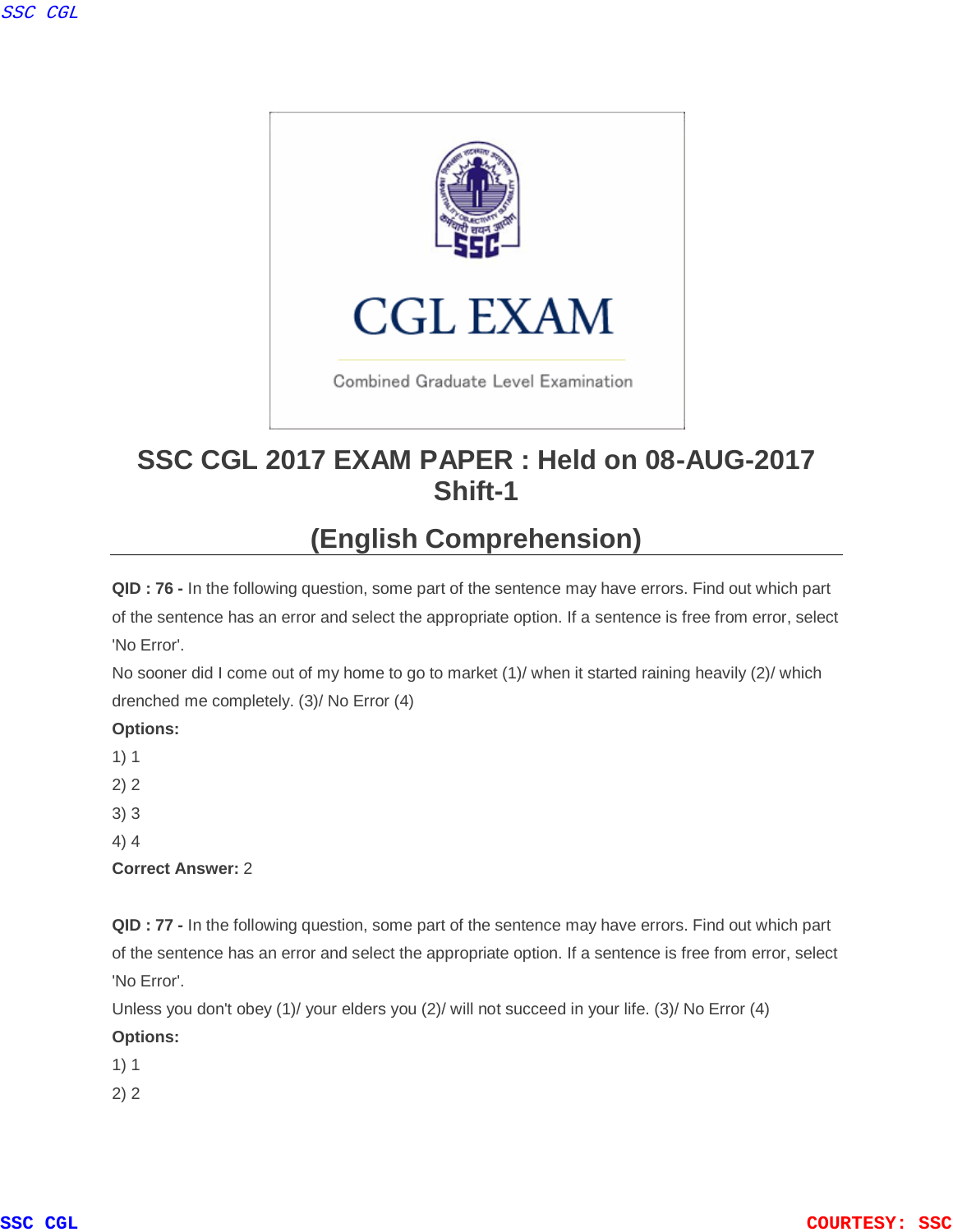3) 3 4) 4 **Correct Answer:** 1

**QID : 78 -** In the following question, the sentence given with blank to be filled in with an appropriate word. Select the correct alternative out of the four and indicate it by selecting the appropriate option. Fourteen kilometres \_\_\_\_\_\_ not a short distance, to reach to my office daily.

#### **Options:**

- 1) are
- 2) has
- 3) have
- 4) is

#### **Correct Answer:** is

**QID : 79 -** In the following question, the sentence given with blank to be filled in with an appropriate word. Select the correct alternative out of the four and indicate it by selecting the appropriate option. Good reading \_\_\_\_\_\_ the sense of liberal educated mind.

#### **Options:**

- 1) beliefs
- 2) leads
- 3) reflects
- 4) starts
- **Correct Answer:** reflects

**QID : 80 -** In the following question, out of the four alternatives, select the word similar in meaning to the word given.

Frivolous

#### **Options:**

- 1) Captious
- 2) Wise
- 3) Puerile
- 4) Spiritual

#### **Correct Answer:** Puerile

**QID : 81 -** In the following question, out of the four alternatives, select the word similar in meaning to the word given.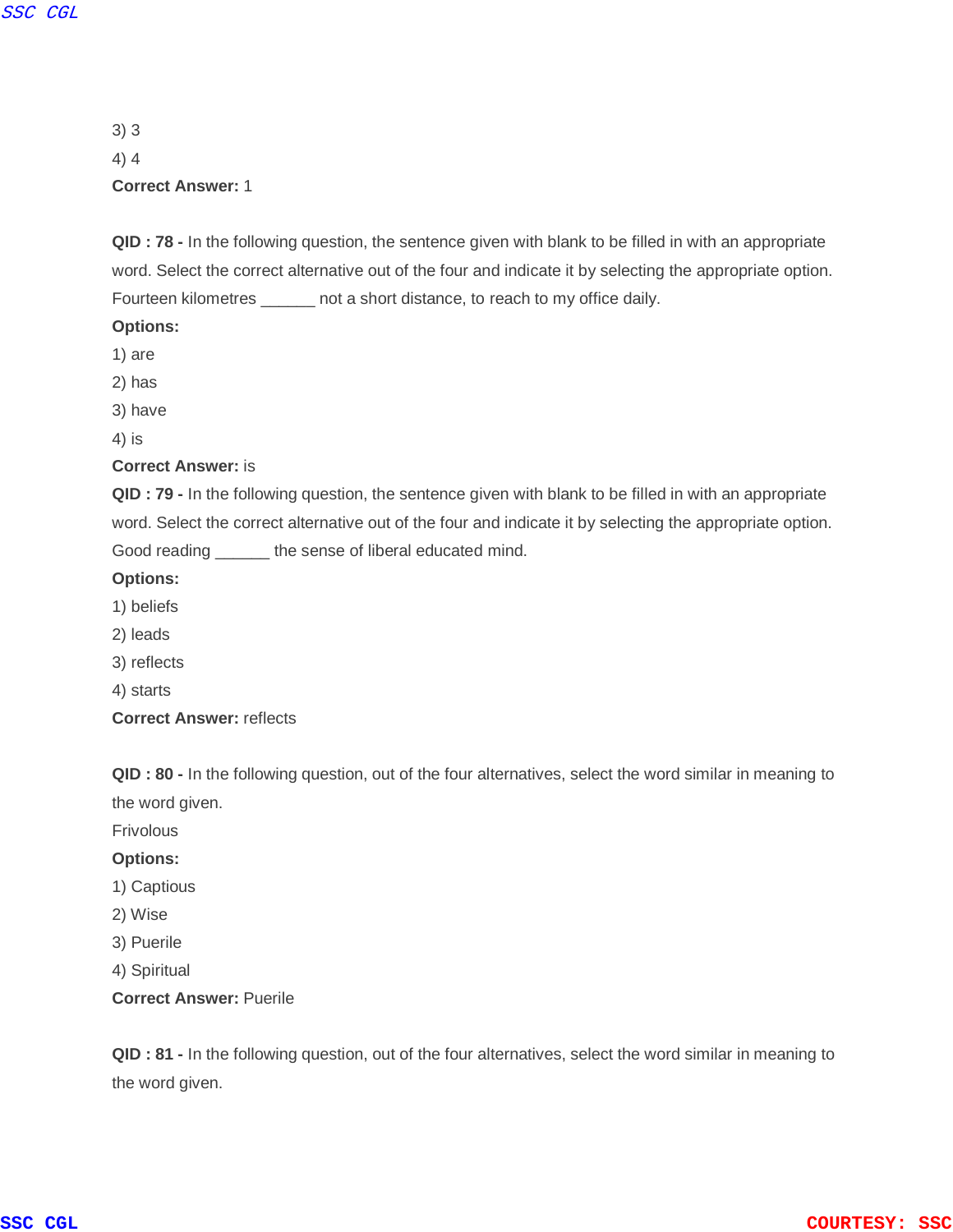### **Petrify**

#### **Options:**

- 1) Adorn
- 2) Calm
- 3) Curious
- 4) Harden
- **Correct Answer:** Harden

**QID : 82** - In the following question, out of the four alternatives, select the word opposite in meaning to the word given.

**Gregarious** 

#### **Options:**

- 1) Affable
- 2) Genial
- 3) Introvert
- 4) Urbane
- **Correct Answer**: Introvert

**QID : 83 -** In the following question, out of the four alternatives, select the word opposite in meaning to the word given.

**Tremulous** 

#### **Options:**

- 1) Feeble
- 2) Frugal
- 3) Stable
- 4) Vital

### **Correct Answer:** Stable

**QID : 84** - In the following question, out of the four alternatives, select the alternative which best expresses the meaning of the idiom/phrase.

The alpha and the omega

#### **Options:**

- 1) Happy and sad
- 2) The beginning and the end
- 3) The love and the hatred
- 4) Truth and dare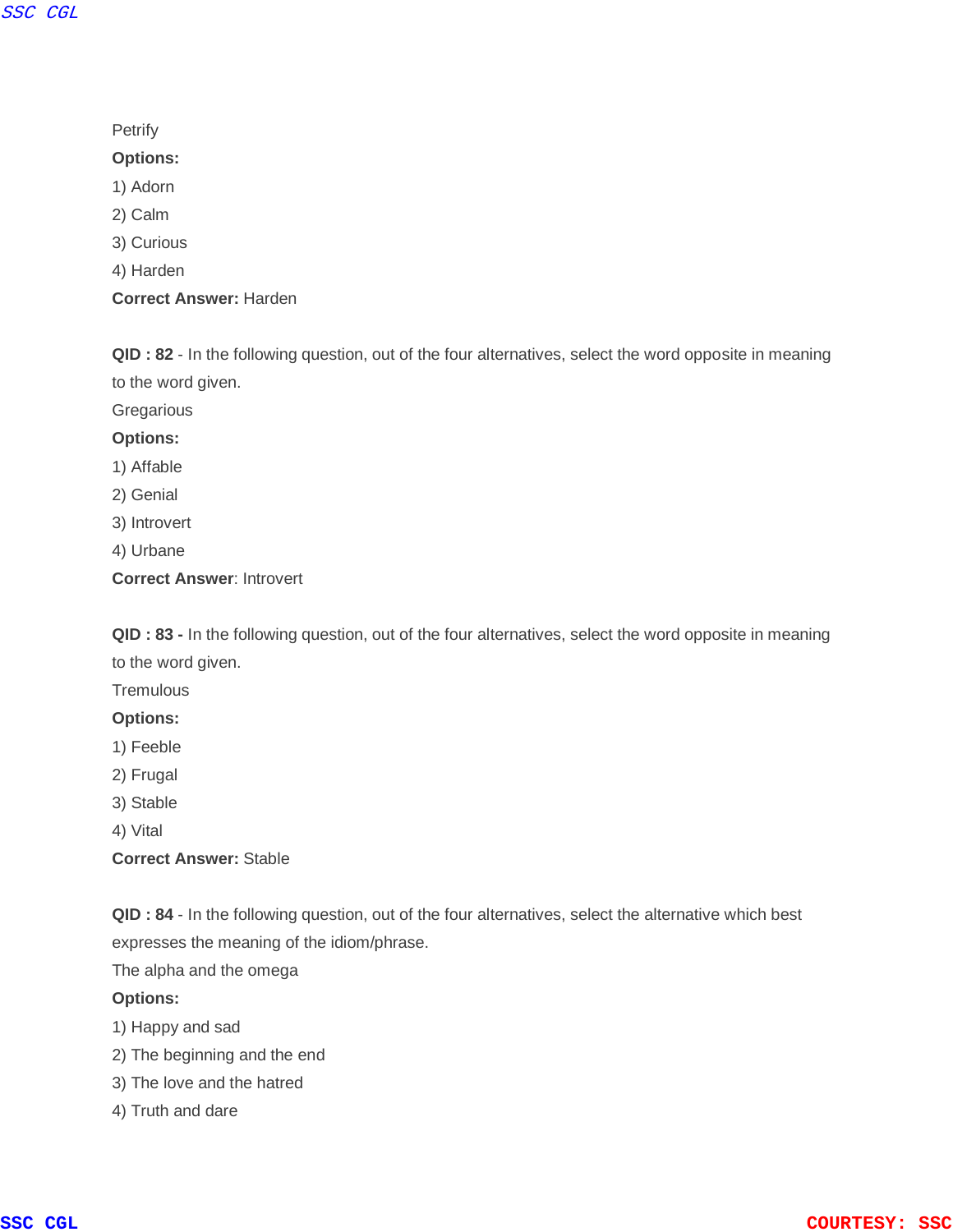#### **Correct Answer:** The beginning and the end

**QID : 85** - In the following question, out of the four alternatives, select the alternative which best expresses the meaning of the idiom/phrase.

Throw up the sponge

#### **Options:**

- 1) To attack
- 2) To laugh at someone
- 3) To surrender
- 4) To talk loudly
- **Correct Answer:** To surrender

**QID : 86** - Improve the bracketed part of the sentence.

I had (a few) eggs in the fridge, so we need to go to the market to buy them.

#### **Options:**

- 1) a little
- 2) few
- 3) little
- 4) No improvement

**Correct Answer:** few

**QID : 87** - Improve the bracketed part of the sentence.

My brother is indifferent (about) whatever I say.

### **Options:**

- 1) in
- 2) of
- 3) to

4) No improvement

**Correct Answer:** to

**QID : 88** - In the following question, out of the four alternatives, select the alternative which is the best substitute of the phrase.

A funeral poem

#### **Options:**

- 1) Elegy
- 2) Pandemonium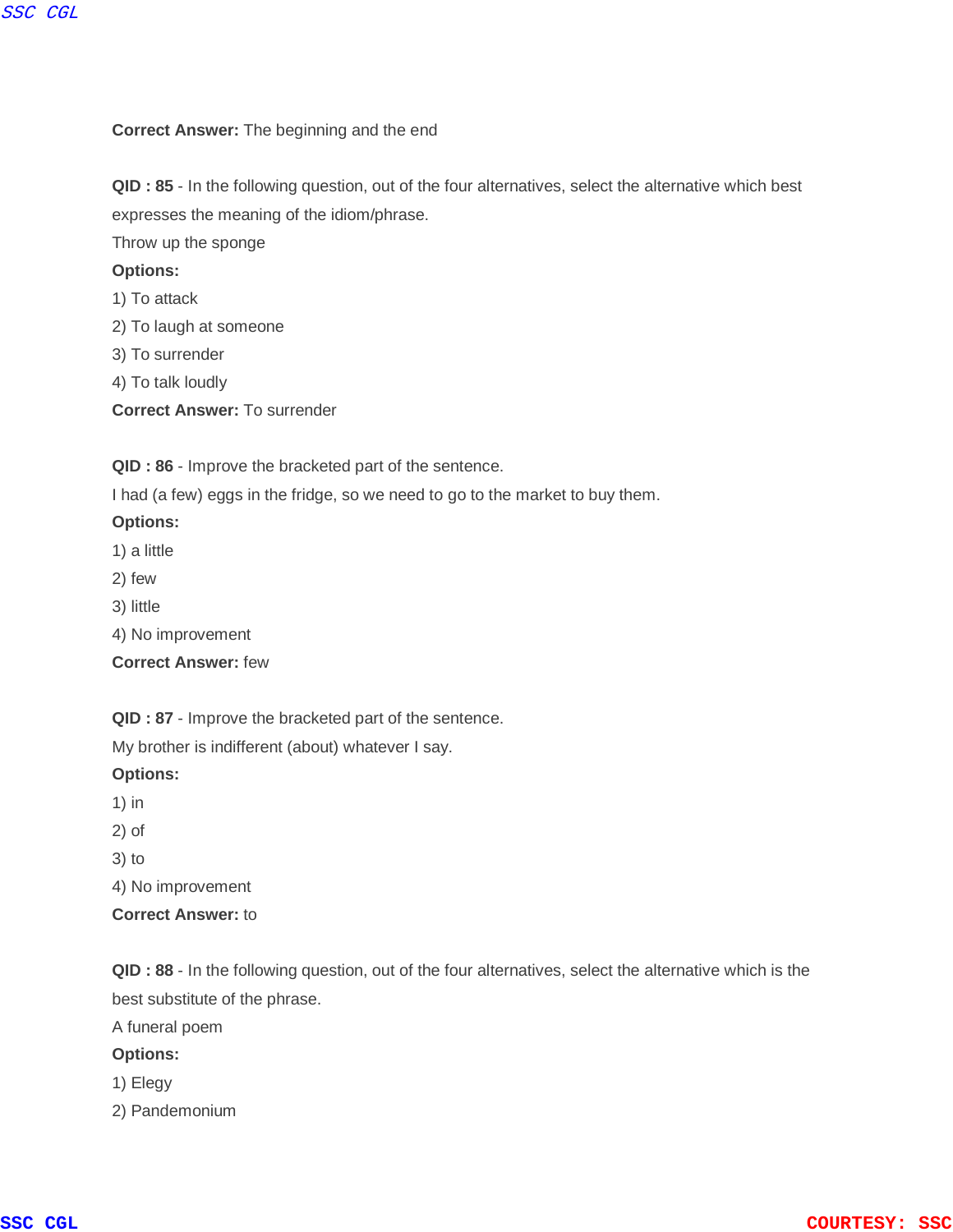3) Parody 4) Sonnet

**Correct Answer:** Elegy

**QID : 89** - In the following question, out of the four alternatives, select the alternative which is the best substitute of the phrase.

One who walks in sleep

#### **Options:**

- 1) Drover
- 2) Fastidious
- 3) Numismatist
- 4) Somnambulist
- **Correct Answer:** Somnambulist

**QID : 90 -** In the following question, four words are given out of which one word is incorrectly spelt. Select the incorrectly spelt word.

#### **Options:**

- 1) Gaurantee
- 2) Itinerary
- 3) Magnificent
- 4) Writing
- **Correct Answer:** Gaurantee

**QID : 91** - In the following question, four words are given out of which one word is incorrectly spelt. Select the incorrectly spelt word.

#### **Options:**

- 1) Etiquete
- 2) Exquisite
- 3) Restaurant
- 4) Scavenger
- **Correct Answer:** Etiquete

**QID : 92 -** The question below consists of a set of labelled sentences. These sentences, when properly sequenced form a coherent paragraph. Select the most logical order of sentences from among the options.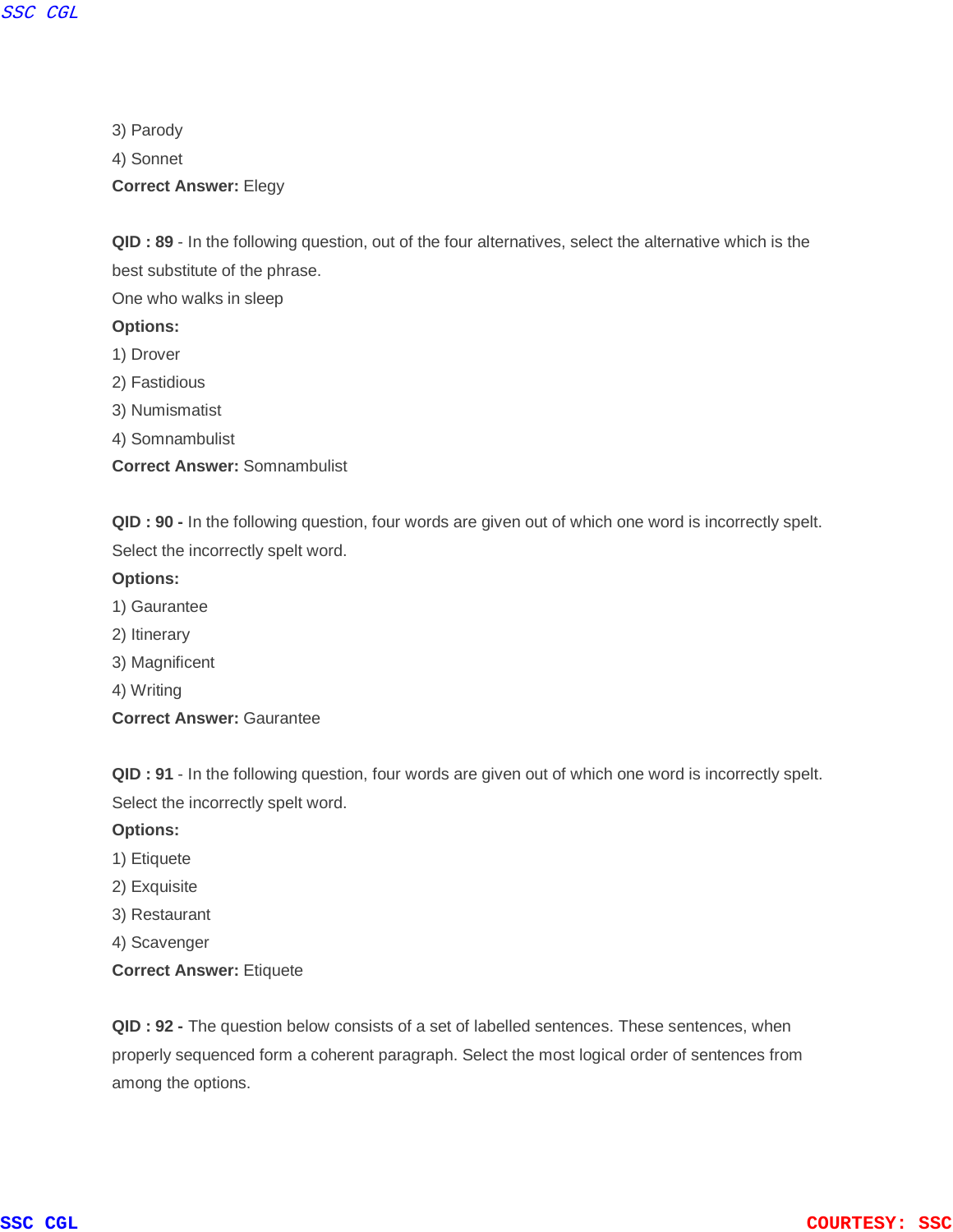P-But he did not know how to find one at that hour.

Q-It was his first visit to the city and he didn't know where to go.

R-Mohanlal's train was late and it reached Kolkata a little after midnight.

S-He thought he would go to a choultry where he would not have to pay rent.

**Options:**

- 1) PSQR
- 2) QRSP
- 3) RQSP
- 4) RSQP

#### **Correct Answer:** RQSP

**QID : 93 -** The question below consists of a set of labelled sentences. These sentences, when properly sequenced form a coherent paragraph. Select the most logical order of sentences from among the options.

P-And slowly, you reach the pinnacle of self-awareness, experiencing a unity with all life.

Q-If you transform your energy positively, it naturally becomes compassion and love.

R-Once you experientially are a part of everything then nobody needs to teach you morality.

S-Then you can do something to improve the situation, but without anger.

#### **Options:**

- 1) PQRS
- 2) QPRS
- 3) RQPS
- 4) RSPQ
- **Correct Answer:** QPRS

**QID : 94 -** In the following question, a sentence has been given in Active/Passive voice. Out of the four alternatives suggested, select the one which best expresses the same sentence in Passive/Active voice.

Ram was singing a beautiful song for his mother.

#### **Options:**

1) A beautiful song was being sung by Ram for his mother.

2) A beautiful song was sang by Ram for his mother.

3) A beautiful song was sung by Ram for his mother.

4) A beautiful song was sung for his mother by Ram.

**Correct Answer:** A beautiful song was being sung by Ram for his mother.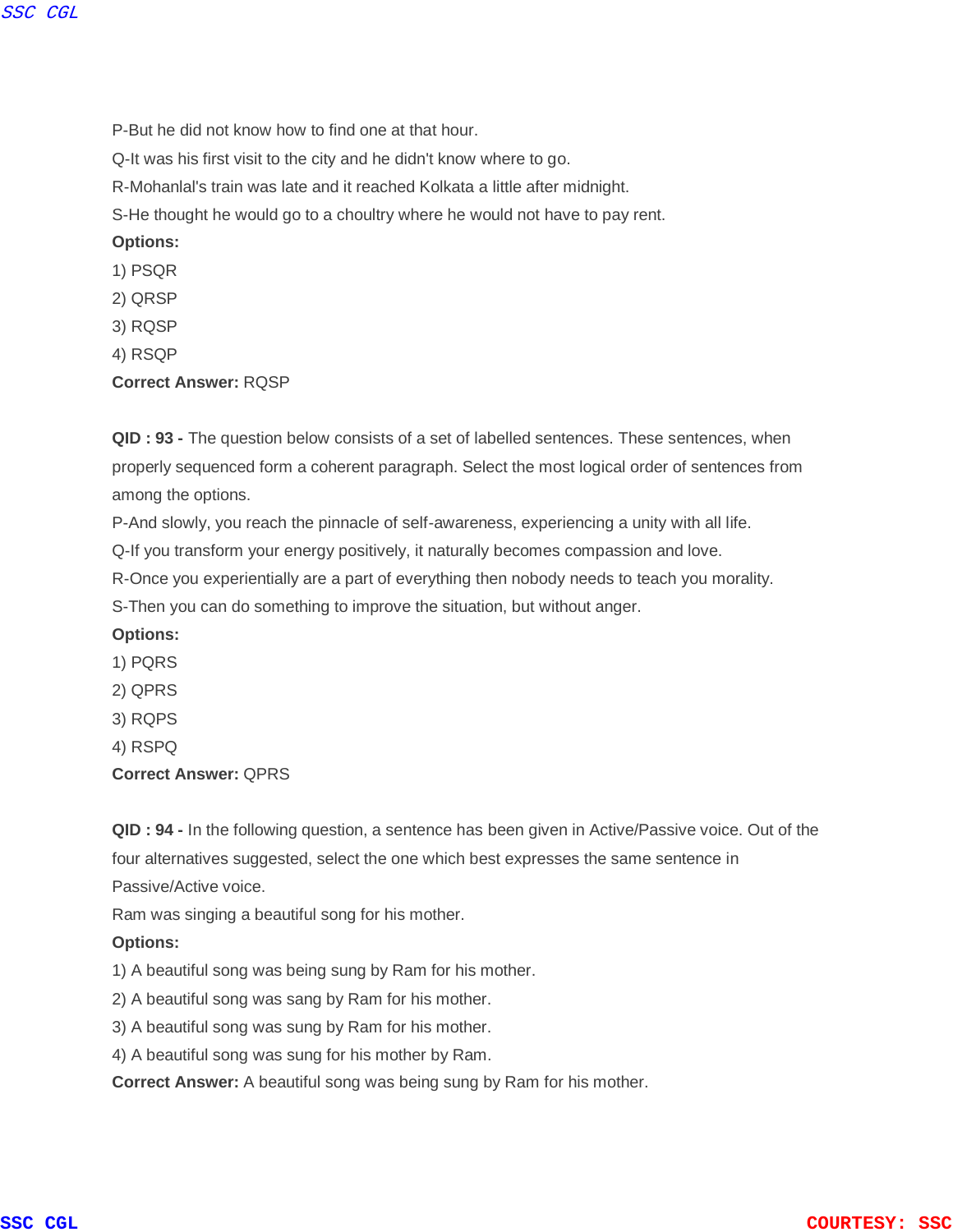**QID : 95 -** In the following question, a sentence has been given in Direct/Indirect speech. Out of the four alternatives suggested, select the one which best expresses the same sentence in Indirect/Direct speech.

Priya advised me not to go to school the next day.

#### **Options:**

1) "Don't go to school next day" Priya said to me.

2) "Don't go to school tomorrow" Priya said to me.

3) Priya said, "Will you not go to school tomorrow?"

4) Priya told me that, "Don't go to school tomorrow."

**Correct Answer:** "Don't go to school tomorrow" Priya said to me.

**QID : 96** - In the following passage, some of the words have been left out. Read the passage carefully and select the correct answer for the given blank out of the four alternatives.

Job performance is \_\_\_\_\_\_ by a number of factors. Motivation alone does not lead to increased performance. Ability and technology moderates the relationship between motivation and performance. The higher the levels of ability and motivation the \_\_\_\_\_\_ the level of performance will be. However, increasing motivation beyond an \_\_\_\_\_ level tends to \_\_\_\_\_\_ a dysfunctional result because it is \_\_\_\_\_\_ by an increased level of anxiety.

Job performance is \_\_\_\_\_\_ by a number of factors. Motivation alone

#### **Options:**

- 1) affected
- 2) effected
- 3) influenced
- 4) measured

**Correct Answer:** affected

**QID : 97** - In the following passage, some of the words have been left out. Read the passage carefully and select the correct answer for the given blank out of the four alternatives.

Job performance is \_\_\_\_\_\_ by a number of factors. Motivation alone does not lead to increased performance. Ability and technology moderates the relationship between motivation and performance. The higher the levels of ability and motivation the \_\_\_\_\_\_ the level of performance will be. However, increasing motivation beyond an divel tends to a dysfunctional result because it is \_\_\_\_\_\_ by an increased level of anxiety.

motivation and performance. The higher the levels of ability and motivation the the level of performance will be.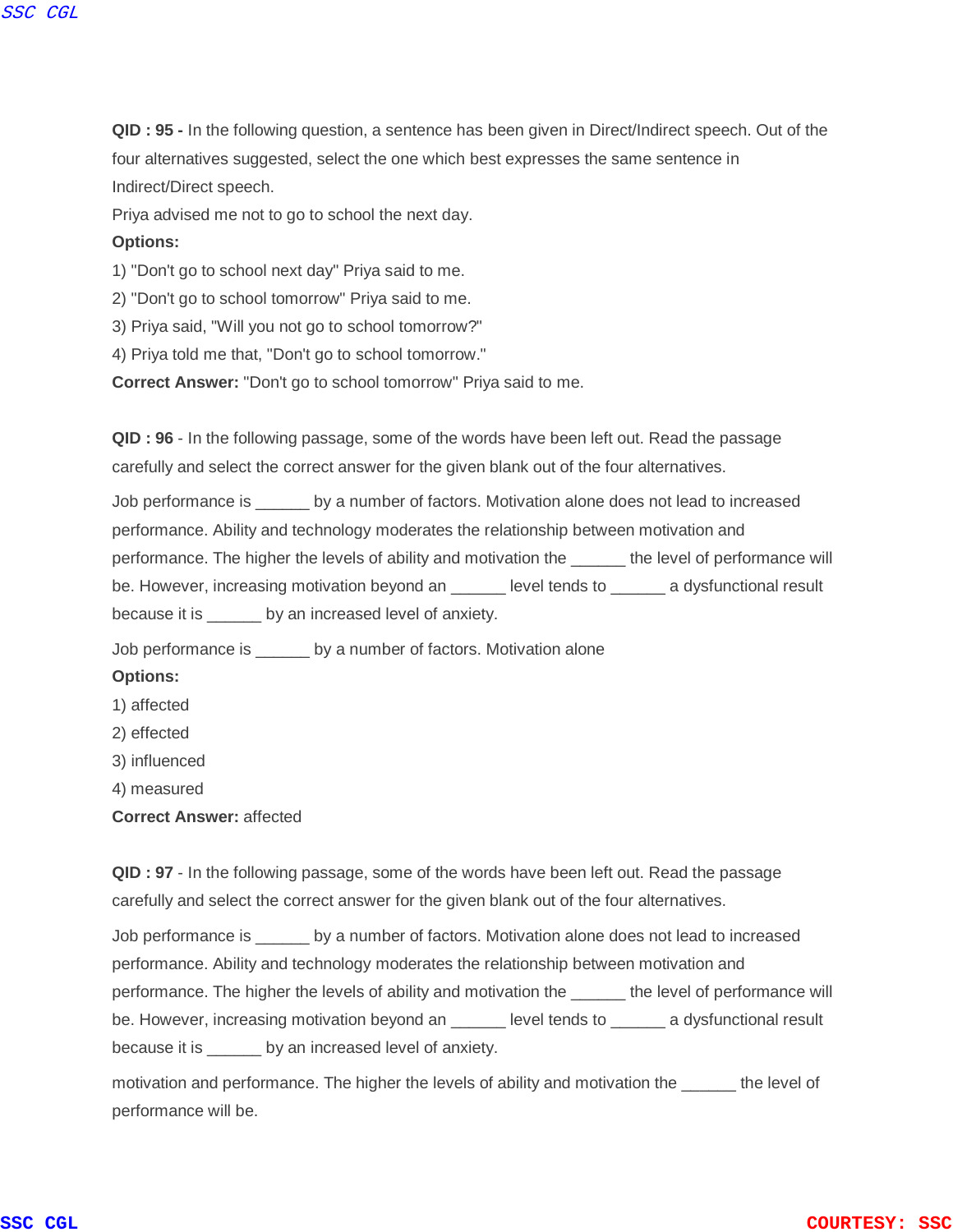#### **Options:**

- 1) higher
- 2) larger
- 3) lower
- 4) smaller

**Correct Answer:** higher

**QID : 98 -** In the following passage, some of the words have been left out. Read the passage carefully and select the correct answer for the given blank out of the four alternatives.

Job performance is \_\_\_\_\_\_ by a number of factors. Motivation alone does not lead to increased performance. Ability and technology moderates the relationship between motivation and performance. The higher the levels of ability and motivation the \_\_\_\_\_\_ the level of performance will be. However, increasing motivation beyond an \_\_\_\_\_ level tends to \_\_\_\_\_\_ a dysfunctional result because it is \_\_\_\_\_\_ by an increased level of anxiety.

However, increasing motivation beyond an \_\_\_\_\_\_ level

#### **Options:**

- 1) certain
- 2) desired
- 3) increased
- 4) optimal

**Correct Answer**: optimal

**QID : 99 -** In the following passage, some of the words have been left out. Read the passage carefully and select the correct answer for the given blank out of the four alternatives.

Job performance is \_\_\_\_\_\_ by a number of factors. Motivation alone does not lead to increased performance. Ability and technology moderates the relationship between motivation and performance. The higher the levels of ability and motivation the \_\_\_\_\_\_ the level of performance will be. However, increasing motivation beyond an \_\_\_\_\_\_ level tends to \_\_\_\_\_\_\_ a dysfunctional result because it is \_\_\_\_\_\_ by an increased level of anxiety.

tends to \_\_\_\_\_\_ a dysfunctional result

#### **Options:**

- 1) deduce
- 2) introduce
- 3) produce
- 4) reduce